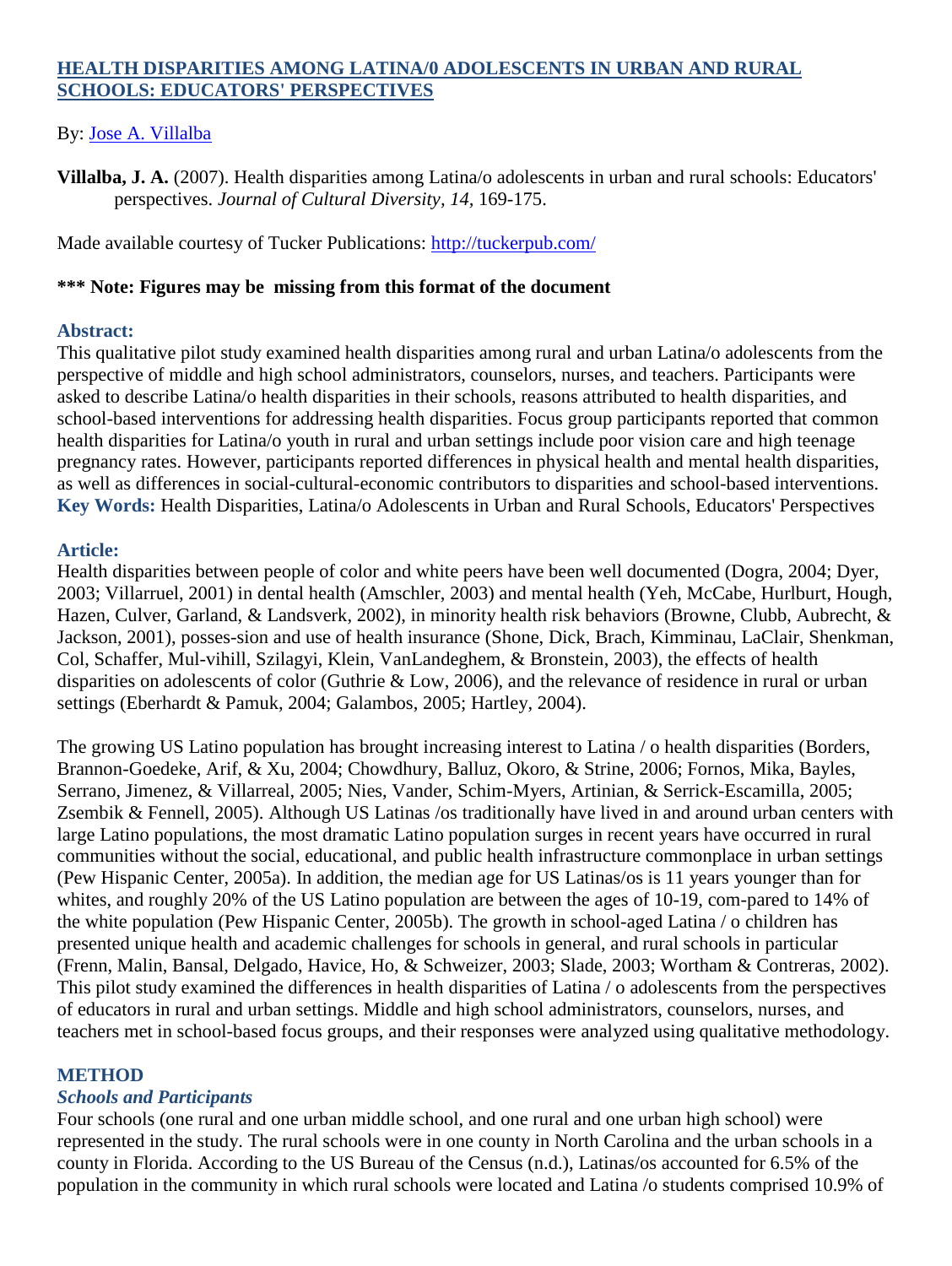the total student population. The urban community was 60.6% Latina /o and Latina /o students made up 49.8% of the total student population in the school district (National Center for Education Statistics, n.d.). A total of 15 school-based educators agreed to participate in the study. Participants held the following positions: school administrator, school counselor, school nurse, and general education teacher. Eight of the 15 participants worked in rural schools. Of the total sample, 13 were women; the 2 men were administrators in the rural schools. All of the rural participants were white; 5 of the urban participants where Cuban American and fluent in English and Spanish, and the other 2 were white. Participants had worked an average of 12.8 years in school settings. On average, participants spent 37% of their time at school assisting Latina /o students in various capacities, with urban educators reporting higher percentages than rural educators ( $M =$ .57 compared to  $M = .18$ ).

#### *Moderator's Guide*

As recommended by qualitative researchers (ICrueger, 1998; Morgan, 1997), a focus group moderator's guide was developed prior to meeting with participants. The guide consisted of three questions: (1) "What are the mental health and physical health disparities between Latino youth and their non-Latino peers at your school?," (2) "Why do you think health disparities occur between Latino youth and their non-Latino peers at your school, and what kinds of factors do you think are involved?," and (3) "What kinds of interventions/ programs/initiatives have you devised/implemented to address the mental and physical health disparities between Latino youth and their non-Latino peers, and how successful have they been?" Questions were established by reviewing the health disparities literature. The validity of the moderator's guide was determined by having experts in the field of health disparities, nursing, teaching, and counseling review the guide. The final questions reflect expert feedback. Follow-up questions based on participants' responses were asked when appropriate (Krueger; Morgan).

#### *Procedure*

Approval to conduct the study was granted by the Institutional Review Board from the University of North Carolina at Greensboro prior to contacting individual school districts in March 2006. Once school districts agreed to participate, school administrators within the districts were contacted with information about the study. Rural and urban educators agreed to participate in this study in April and May 2006, respectively. Focus groups were composed of one administrator, one counselor, one nurse, and one teacher, except in the urban middle school where the school nurse position had been eliminated due to budget cuts. The author, who is of Cuban-Colombian descent, conducted a 11 focus groups in English. An empty office at each of the four schools was used for the focus groups, so as to provide respondents with a familiar environment. Each focus group answered the moderator's guide questions and their responses were recorded and transcribed for analysis. Each focus group lasted about 1 hour, except for the urban high school group, which lasted about 90 minutes. Participants were compensated with \$25 gift cards to a national retail store for their participation, and each school was provided with a \$300 budget for purchasing health disparities-related supplies.

#### *Data Analysis*

Focus group transcripts were analyzed using the Consensual Qualitative Method (CQR), in which each focus group transcript is considered a separate case (Hill, Knox, Thompson, Williams, Hess, & Ladany, 2005; Williams, Wyatt, Resell, Peterson, & Asuan-O'Brien, 2004). Coders use CQR to develop a set of domains and core ideas, while establishing categories corresponding to each domain. Domains are general topics used to organize or group the data, while core ideas are definitions of each domain as determined by summarizing participants' quotes. Once domains and core ideas have been established, the analysis is continued to produce relevant categories, (and subcategories) in addition to determining the category type, which was based o-n occurrence (frequency). Categories are classified as "general," "typical," or "variant." General categories are those that appear in three or more cases, typical categories appear in two cases, and variant categories appear in one case.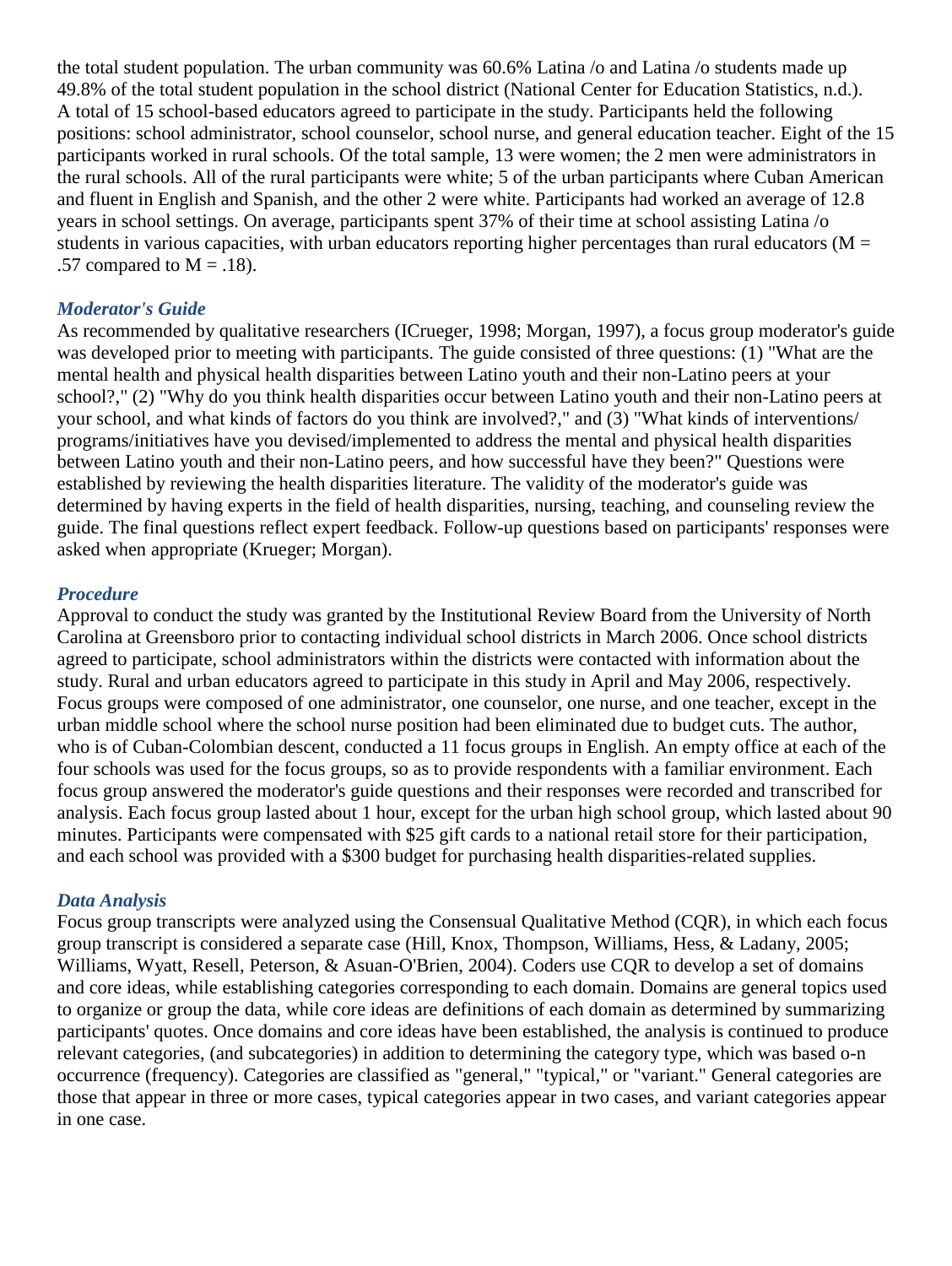### **RESULTS**

A review of the four cases produced a total of 45'9 responses; 304 (66%) of these were derived from the urban school transcripts. Responses were organized in 4 domains and 60 categories (which includes 3 subcategories). Domains and corresponding core ideas are shown in Table 1. Domain categories (and subcategories) and their category type are shown in Tables 2 and 3.

# *Physical Health Disparities*

In both rural and urban settings, educators reported that Latina /o adolescents appeared to have poorer vision care and higher pregnancy rates than their non-Latina /o peers. Specifically, Latina /o adolescents in rural settings were more likely than their peers to have ear infections, be diagnosed with ADHD, have poorer dental care, and have lapsed (out-of-date) vaccinations. Obesity, sexually transmitted diseases (STDs), and ill-nesses transferred between siblings (e.g., colds, stomach viruses, influenza) appeared to occur more often in urban Latina /o youth than in their to non-Latina /o peers, though these physical health disparities were not reported for Latina /o youth in rural areas. Pregnancy and STDs were reported more often for older students and more basic medical issues (e.g., poor dental care and ear infections) were reported more often for younger students.

| Domain                                                                | Core Idea                                                                                                                                                                                                                                                                                                                                                   |
|-----------------------------------------------------------------------|-------------------------------------------------------------------------------------------------------------------------------------------------------------------------------------------------------------------------------------------------------------------------------------------------------------------------------------------------------------|
| Physical<br>Health<br><b>Disparities</b>                              | Latina/o adolescents in rural and urban ar-<br>eas share some health disparities;<br>however, Latina/o adolescents in rural and<br>urban areas share some health disparities;<br>however, rural Latina/o adolescents are<br>more prone to suffer from basic medical<br>needs while urban peers tend to experience<br>more complex and severe medical needs. |
| Mental<br>Health<br><b>Disparities</b>                                | The type of community a Latina/o<br>adolescent lives in can directly influence<br>the type of mental health disparities they<br>experience, and how these disparities are<br>manifested in school.                                                                                                                                                          |
| Social-Cultural-<br>Economic<br>Contributors to<br><b>Disparities</b> | Rural and urban community settings<br>mitigate the type of contributors to<br>Latina/o adolescent health disparities.                                                                                                                                                                                                                                       |
| School<br>Interventions<br>used to Address<br><b>Disparities</b>      | With few exceptions, rural and urban<br>schools have developed community-<br>appropriate activities to help assuage the<br>health disparities between Latina/o students<br>and their non-Latina/o peers.                                                                                                                                                    |

## **Table 1. List of Domains and Corresponding Core Ideas**

# *Mental Health Disparities*

The occurrence of specific mental health disparities was related to where Latina/o youth lived. Urban youth experienced mental health disparities in the area of academic stress, physical abuse victimization, sexual abuse victimization, acculturative stress, migratory/seasonal worker transient stress, drug use, and deportation-related anxiety. Depression, immigration-related trauma (including suffering from grief at the loss of relatives remaining in the country of origin), negative emotional affect (e.g., sadness, frustration, low self-esteem, confusion), and self-alienation from non-Latina/o peers were reported only by educators in rural settings. Also, as illustrated in Table 2, mental health disparities were more common in middle school than in high school settings.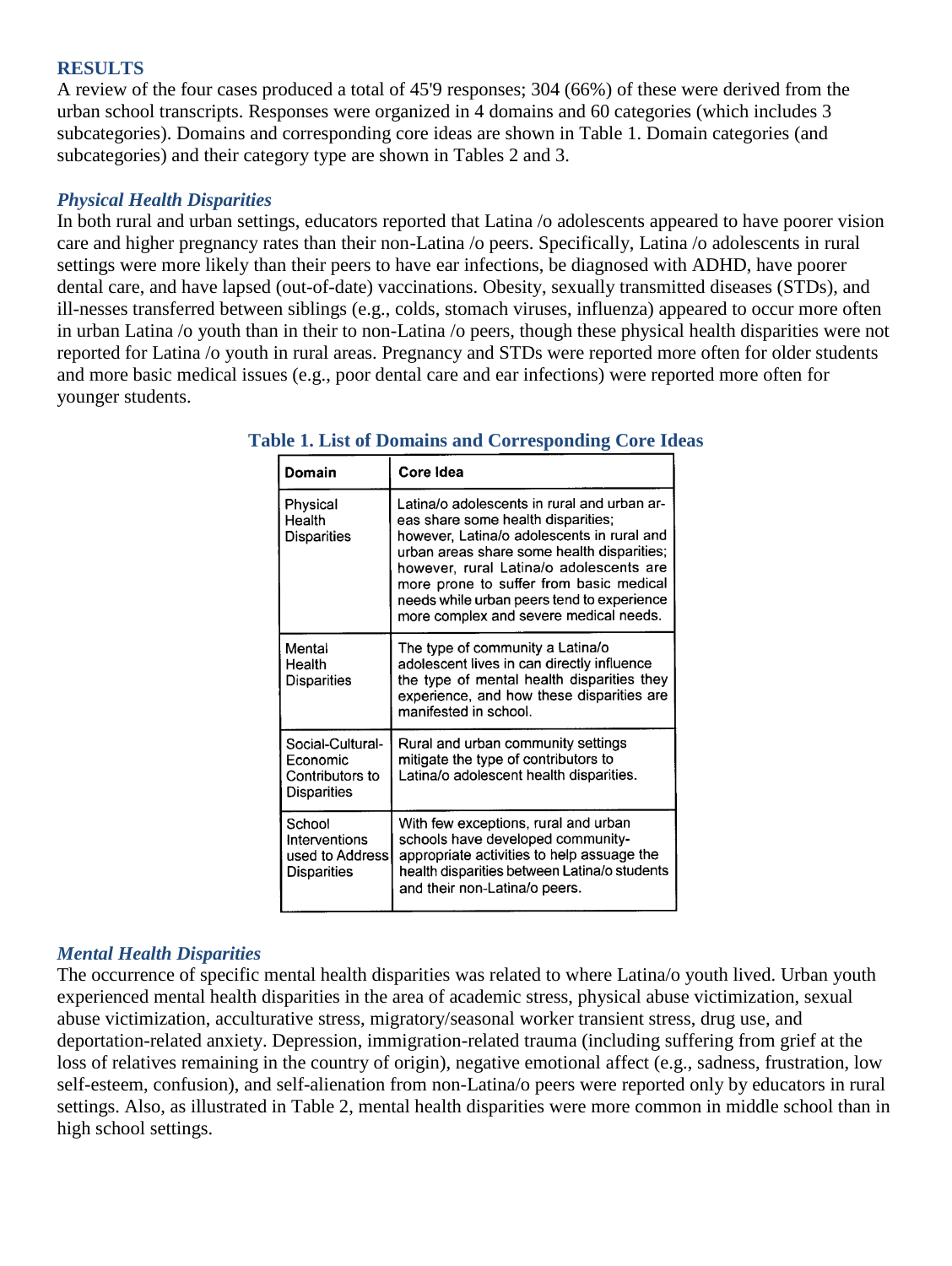# *Social-Cultural-Economic Contributors to Disparities*

Participating educators reported that various factors contributed to Latina/ o adolescent health disparities. Social issues included limited parental education, in-adequate psychological testing on the part of schools, immigration status, migrant/ seasonal worker status, lack of awareness of health resources, limited access to Medicaid, and inability to understand the US medical system. Language barriers, being less likely to use birth control (related to language barriers or cultural conflict), lack of parental medical follow-up, parental support of youth cohabitation, cultural differences between parents and schools, differences within different Latina /o groups, and lack of athletic programs oriented towards Latina/ o youth were noted as cultural barriers. Finally, economic contributors included limited health insurance, parents' need to work long hours in arduous occupations, lack of transportation services, lack of school resources (e.g., lack of a school nurse position), and poor medical care. Contributors to Latina /o adolescent health disparities appeared to occur across school levels.

## *School Interventions used to Address Disparities*

Educators shared specific school interventions relevant to their communities. Aside from the national assistance program of free and reduced lunches for students from low-income families, the only common school intervention used by both the urban and rural schools in the study was use of translated documents. Translated documents included Spanish-version monthly newsletters at the rural high school, Spanishversions of medical information forms at the rural middle school, and web-based materials for parents in English and Spanish at both urban schools. Interventions appeared to be unique to the educational setting, with a few exceptions.

## **DISCUSSION**

The common health disparities reported for rural and urban for Latina/o youth, high pregnancy rates and poor vision care, are consistent with previous findings (Browne et al., 2001; Chowdhury et al., 2006). Poor vision care, the most common Latina / o adolescent physical health disparity noted in this study, is best explained by what the urban high school nurse said: "I have many kids coming in that don't have good vision. I'm like, well, do you function in class? I mean, do you sit in the front of the class, what do you do?"

The findings also pointed to differences in disparities for Latina /o adolescents based on rural versus urban settings, and these have not been reported previously. For example, though obesity appears to be common among Latina/ o youth (Frenn et al., 2003), only educators in the urban schools reported disproportionate Latina / o obesity rates (Galambos, 2005; Zsembik & Fennell, 2005). The most common rural physical health disparity reported here and in other studies the literature (Chowdhury et al., 2006) was lapsed vaccinations, which affected not only the health of the child but also school attendance. This was explained by the rural high school nurse as: "... I have to make sure all the [transfer-ring] Hispanics have all their shots. Most don't have this round of shots that are past due on registration day. Well, I have to send them home, expel them from school, until they can get that. So, if they are limited in being able to get that done, it's — it adds to their absences, which hurts them."

Clearly, Latina /o youth in rural settings need more basic medical care, such as eye exams, hearing checkups, dental visits, and vaccinations, while urban Latina /o youth need to be monitored for weight-control, sexual activity, and the spread of common illnesses.

The occurrence of sexual and physical abuse with urban Latina / o youth depicts complex and severe health disparities, as illustrated by a teacher's account: "I have had children who are in abuse situations with stepparents, horrible situations of child abuse. Physical abuse and even rape. I've seen this in the Hispanic population more than I have in [others]."

These types of experiences were elaborated upon by the urban high school counselor who continued by saying, "I think these students they — their bodies are here. Their minds are not. I mean it's very hard for them to focus on school, passing the [state standardized test], all these things that they're being asked to do when, you know, they're thinking about when they go home who's going to abuse them next or who's going to rape them."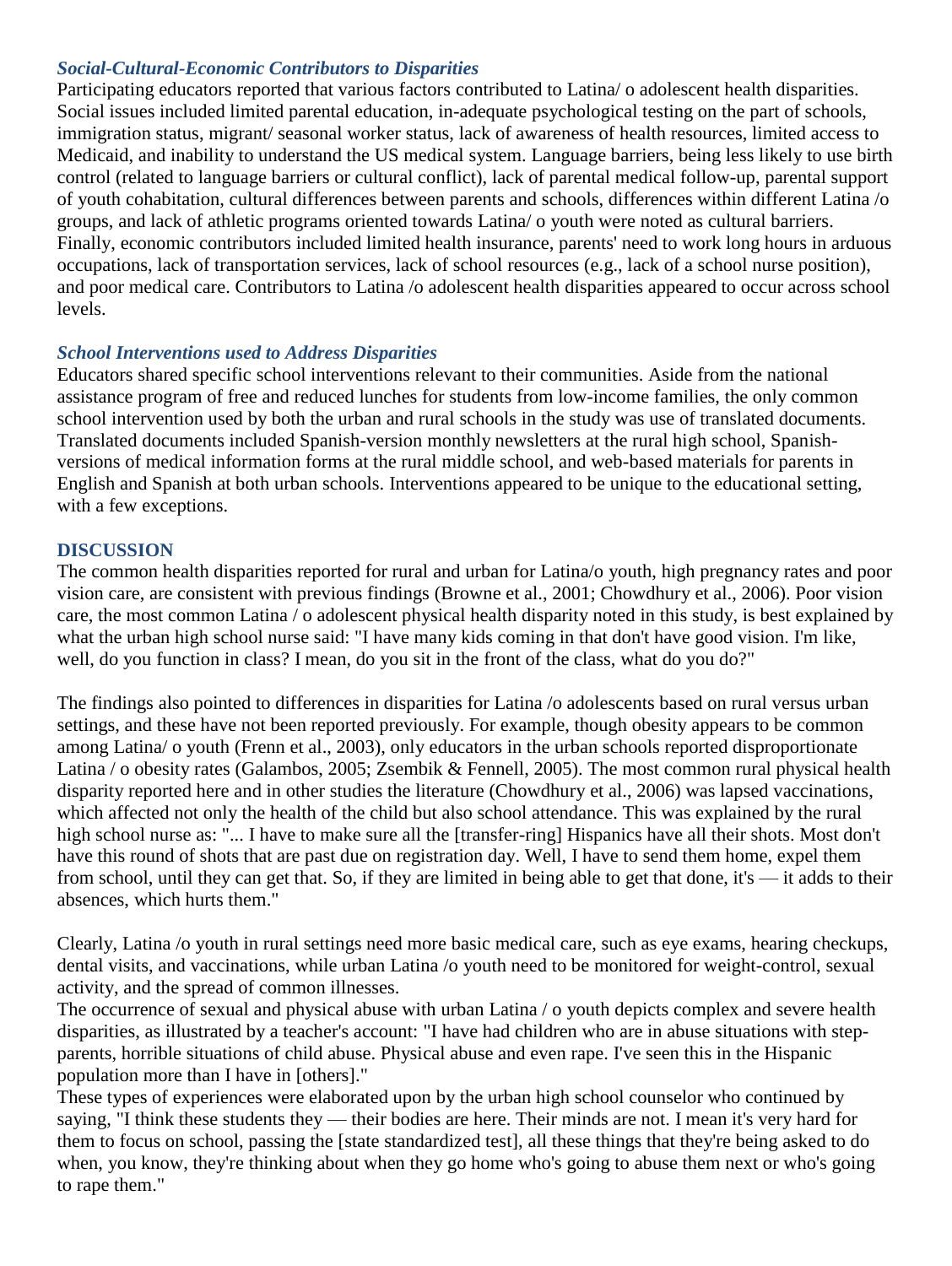| Table 2. Summary of Domains, Categories, and Subcategories of Health Disparities between Latina/o |  |
|---------------------------------------------------------------------------------------------------|--|
| <b>Adolescents in Rural and Urban Schools</b>                                                     |  |

| Domain, Category, (Subcategory)                                                                                                                                                                                                                                                                                  | Rural<br>High<br>School | Rural<br><b>Middle</b><br>School | Urban<br>High<br>School | Urban<br>Middle<br><b>School</b> | <b>Category Type</b><br>(General.<br>Typical,<br>Variant)                                                  |
|------------------------------------------------------------------------------------------------------------------------------------------------------------------------------------------------------------------------------------------------------------------------------------------------------------------|-------------------------|----------------------------------|-------------------------|----------------------------------|------------------------------------------------------------------------------------------------------------|
| 1. Physical Health Disparities<br>Poor vision care<br>High pregnancy rates<br>Poor dental care<br>Ear infections                                                                                                                                                                                                 |                         |                                  |                         |                                  | General<br>Typical<br>Variant<br>Variant                                                                   |
| <b>ADHD</b><br>Lapsed vaccinations<br>Obesity<br>Sexually transmitted diseases<br>Illnesses transmitted between siblings                                                                                                                                                                                         |                         |                                  |                         |                                  | Variant<br>Typical<br>Variant<br>Variant<br>Variant                                                        |
| 2. Mental Health Disparities<br>Depression<br>Immigration-related trauma<br>(Grief and loss for relatives in remaining in<br>country of origin)<br>Negative emotional affect (sadness/frustration/low                                                                                                            |                         | ✓                                |                         |                                  | Variant<br>Variant<br>Variant                                                                              |
| self-esteem/confusion)<br>Self-alienation from non-Latina/o peers<br>Schizophrenia<br>Academic stress (related to testing)<br>Physical abuse victimization<br>Sexual abuse victimization<br><b>Acculturative stress</b><br>Migratory/seasonal worker transient stress<br>Drug use<br>Deportation-related anxiety |                         |                                  |                         |                                  | Variant<br>Variant<br>Variant<br>Variant<br>Typical<br>Variant<br>Variant<br>Variant<br>Variant<br>Variant |

Educators in rural settings reported more basic mental health disparities in their Latina / o students. For example, the rural middle school counselor said, "I see signs of depression. I provide group counseling, grief therapy, to children from Mexico whether they've left family in Mexico or whether they've lost family members here or lost family members in Mexico and moved to the United States."

The rural high school teacher also expressed her views on Latina/ o emotional affect and self-alienation when she said, "I think we do have some mental health issues with our Hispanic population not fitting in, feel- ing excluded, especially the ones that come in with no English. They sit around confused and sometimes look sad. And they're off to themselves." Thus, Latina /o students in rural schools may need assistance with more fundamental psychosocial stressors, while urban youth could benefit from programs which address the complexity and seriousness of their experiences.

Findings of social-cultural-economic contributors to disparities, such as transportation needs, limited health insurance, lack of school resources, and low parental education, were supported by previous research (Amchler, 2003; Fletcher, 2004; Nies et al., 2005; Shone et al., 2003). However, categories for this domain were, with few exceptions, unique to urban or rural settings. One of the exceptions, immigration status, is best explained by the rural middle school counselor, who said, "I think sometimes [Latinas/os are] afraid.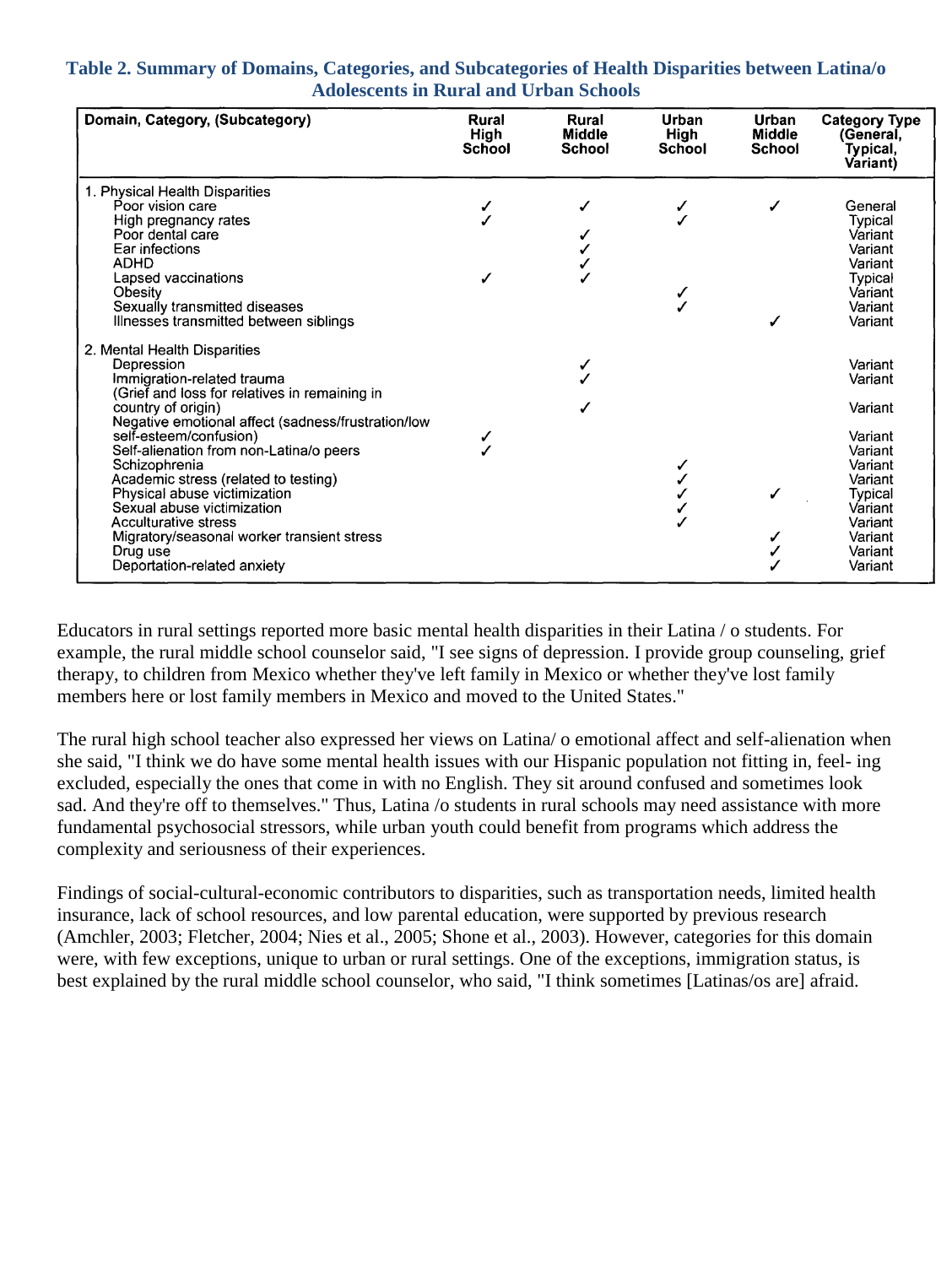They're afraid to go to any officials because I think they are afraid that they are, you know, not legal citizens." An urban high school teacher shared her views on Latina / o students' immigration status: "The reason why [Latina /o students] are not getting the mental health care or the medical care is because the majority of our students are illegal. And they are afraid of being deported."

Though several of the contributors to health disparities listed were noted in both rural and urban settings, these educators were focusing their concerns on factors influencing the occurrence of health disparities in their particular schools. For example, lack of transportation in rural settings is best illustrated by the rural high school teacher who shared her Latina / o students' needs to fit in and feel connected at school: "But they don't have the transportation after school. And it goes back to, I know this mental health world I see from, a sense of belonging. They want to belong. But I think a lot of times they want to feel more like a part of the group and can't because of the transportation."

Urban educators noted differences between different Latino groups (i.e., "Cuban," "Central American," "Mexican" and migrant/seasonal worker status, high-lighting the heterogeneity of the US Latino population (Zsembik & Fennell, 2005), and the need for schools to recognize the different countries of origin for their Latina /o students. For example, the urban middle school teacher said, "We service a couple of [migrant] camps here. And I know the living conditions, you know, that they would be in the lower echelon area. The living

Table 3. Summary of Domains, Categories, and Subcategories for Contributors to Health Disparities between Latina/o Adolescents in Rural and Urban Schools, and Related School Interventions

| Domain, Category, (Subcategory)                                                                                                                                                                                                                                                                                                                                                                                                                                                                                                                                                                                                                                                                                                                                                                                                                                                                                                     | Rural<br>High<br><b>School</b>            | Rural<br><b>Middle</b><br><b>School</b> | Urban<br>High<br><b>School</b> | <b>Urban</b><br><b>Middle</b><br><b>School</b> | <b>Category Type</b><br>(General,<br>Typical,<br>Variant)                                                                                                                                                                                             |
|-------------------------------------------------------------------------------------------------------------------------------------------------------------------------------------------------------------------------------------------------------------------------------------------------------------------------------------------------------------------------------------------------------------------------------------------------------------------------------------------------------------------------------------------------------------------------------------------------------------------------------------------------------------------------------------------------------------------------------------------------------------------------------------------------------------------------------------------------------------------------------------------------------------------------------------|-------------------------------------------|-----------------------------------------|--------------------------------|------------------------------------------------|-------------------------------------------------------------------------------------------------------------------------------------------------------------------------------------------------------------------------------------------------------|
| 1. Social-Cultural-Economic Contributors to Disparities<br>Immigration status<br>Cultural differences between school and families<br>Limited health insurance<br>Language barriers<br>(Specifically contributes to limited birth control use)<br>Parents not at home due to work commitments<br>Inadequate psychoeducational testing<br>Limited access to Medicaid<br>Limited parental education<br>Lack of parental medical follow-up<br>Parents not understanding U.S. medical system<br>Parents unaware of available health resources<br>Lack of transportation services<br>Lack of athletic programs geared for Latinas/os<br>Less likely to use birth control due to cultural conflict<br>Limited use of mental health services<br>Cohabitation at a younger age<br>Differences between different Latino groups<br>Lack of school resources<br>(No school-based nurses)<br>Migrant/Seasonal worker status<br>Poor medical care | ✓<br>✓<br>✓<br>✓<br>✓<br>∕<br>✓<br>J<br>J | ✓<br>✓<br>✓<br>✓<br>✓<br>✓              | ✓<br>✓<br>✓<br>✓<br>✓          | ✓<br>✓                                         | General<br>General<br>General<br>General<br>Variant<br>General<br>Variant<br>Variant<br>Variant<br>Variant<br>Variant<br>Variant<br>Variant<br>Variant<br>Variant<br>Variant<br>Variant<br>Typical<br>Typical<br>Variant<br><b>Typical</b><br>Variant |
| 2. School Interventions used to Address Disparities<br>Free-reduced lunch programs<br><b>Translated documents</b><br>Linking families to community resources<br>Introductory English programs for Latina/o parents<br>Spanish Parent-Teacher-Association meetings<br>School nurse serves as medical liaison<br>School-based medical screenings<br>School-based migrant counselor<br><b>Bilingual school counselors</b><br>After-school programs<br>School-based social workers<br>Teen mother support group<br>Removing softdrinks from school vending machines<br>School-based health clinics<br>Abstinence programs<br>School-based translators                                                                                                                                                                                                                                                                                   | ✓<br>✓<br>✓<br>╱<br>✓                     | ✓<br>J<br>✓<br>✓<br>✓<br>✓              | ✓<br>$\checkmark$<br>✓<br>✓    | ✓<br>J<br>✓                                    | General<br>General<br>General<br>Variant<br>Variant<br><b>Typical</b><br>Variant<br>Variant<br><b>Typical</b><br>Variant<br>Variant<br>Variant<br>Variant<br>Variant<br>Variant<br>Typical                                                            |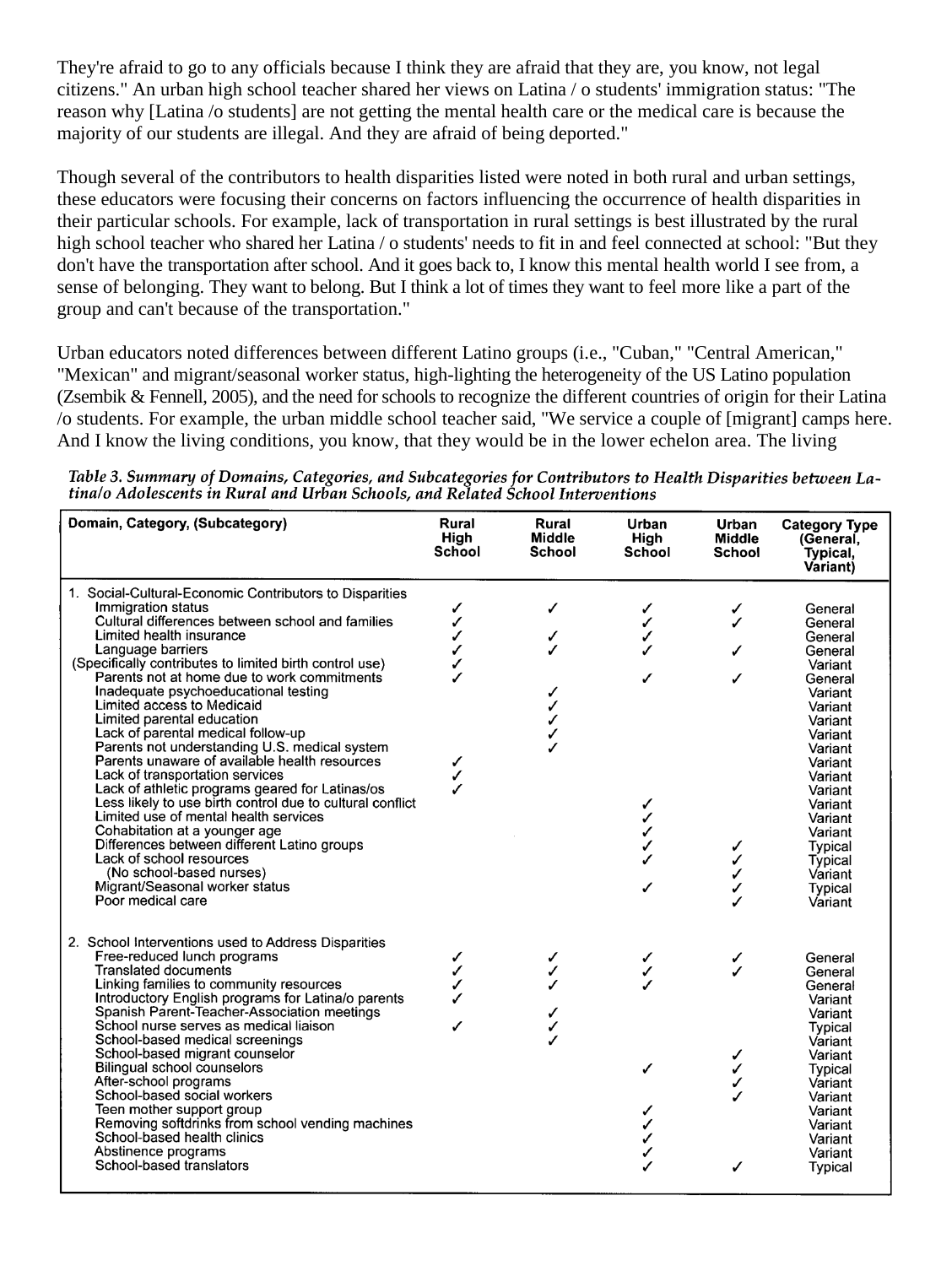conditions, the housing conditions, I don't think they would be as good [as for other Hispanics]. Plus, they move a whole lot. We have a very transient population here."

The urban high school teacher alluded to the notion of different levels of health disparities between Latina /o youth because, "Different cultures are different. The majority of students here are Cuban. And some are Central Americans. And I think we have more Mexicans." For example, this high school teacher reported higher incidents of sexual and physical abuse in Mexican students compared to Cuban students, and that Mexican and Central American families were much more likely to be migrant workers than Cubans.

Noticeably, all Latina / o youth face obstacles to adequate physical and mental health. Yet some of the Latina /o health disparities reported in Table 2 can be attributed to school location and community characteristics. For example, rural school nurses noted their role as liaison between Latinas/os and the medical community. One rural high school nurse said, "I do a lot of linking to resources. And sometimes these kids need help getting there. So, I help with transporting to appointments, eye appointments, the health department appointments, things like that." Similarly, the rural middle school nurse reported that "...[W]e try to connect with [Latina / o students and parent] and talk... and try to give them information about the health department to go - they can go there."

Spanish-speaking and Latina / o staff members were more prevalent in urban schools due to the historical presence of Latinas /os in the community, thus counseling services were available in Spanish to assist Latina /o students with their mental health problems. For example, both urban school counselors in this study were bilingual and of Cuban descent, and they provided services in both languages. The urban middle school counselor said, "And then I can also say that we have bilingual - actually we have a tri-lingual counselor. And, then, the other two guidance counselors and the trust counselor and the social worker, we're all bilingual [in Spanish and English]. So we have that input."

Although it would be useful to explore school-based interventions for alleviating Latina / o adolescent health disparities, it would be unrealistic to expect a surge in bilingual educators and community mental health workers to the level present in urban settings. In addition, school-based clinics may not be affordable in smaller, rural school districts with limited budgetary resources. Results of this study, however, indicate that schools and educators are offering contemporary and complementary services to Latina / o youth in their schools specific to their rural and urban settings. Furthermore, results from this study support the need to develop additional rural-specific school health interventions rather than rescaling public health interventions from urban areas to rural areas (Phillips & McLeroy, 2004).

Limitations to this study were observed. Specifically, the sample size and qualitative nature of this pilot study make it difficult to generalize findings to all settings and communities. Moreover, participants were selfselected and their responses may not be representative of educators declining to participate in the study. Also, the findings would have been enhanced if the urban middle school had not lost the funding for their school nurse position prior to commencing this study. In addition, the researcher believes his ethnicity and bilingual skills may have contributed to more detailed urban focus group discussions and less detailed rural focus group discussions, since most of the urban participants were of Cuban descent and all of the rural participants were white. Finally, collecting responses to the facilitator's guide from Latina /o adolescents and families could have confirmed or challenged educators' responses while presenting beneficial details.

# **CONCLUSION**

Rural and urban Latina /o adolescents experience many health disparities, as detailed in the literature and in this study. Based on participants' response:3, these disparities are manifested in different ways, based on location. Because the broader concept of a school's health is tied to the neighboring community, it is in the best interest of school personnel to determine how their urban or rural surroundings may influence mental and physical health disparities in their Latino student body. This study provides educators with reference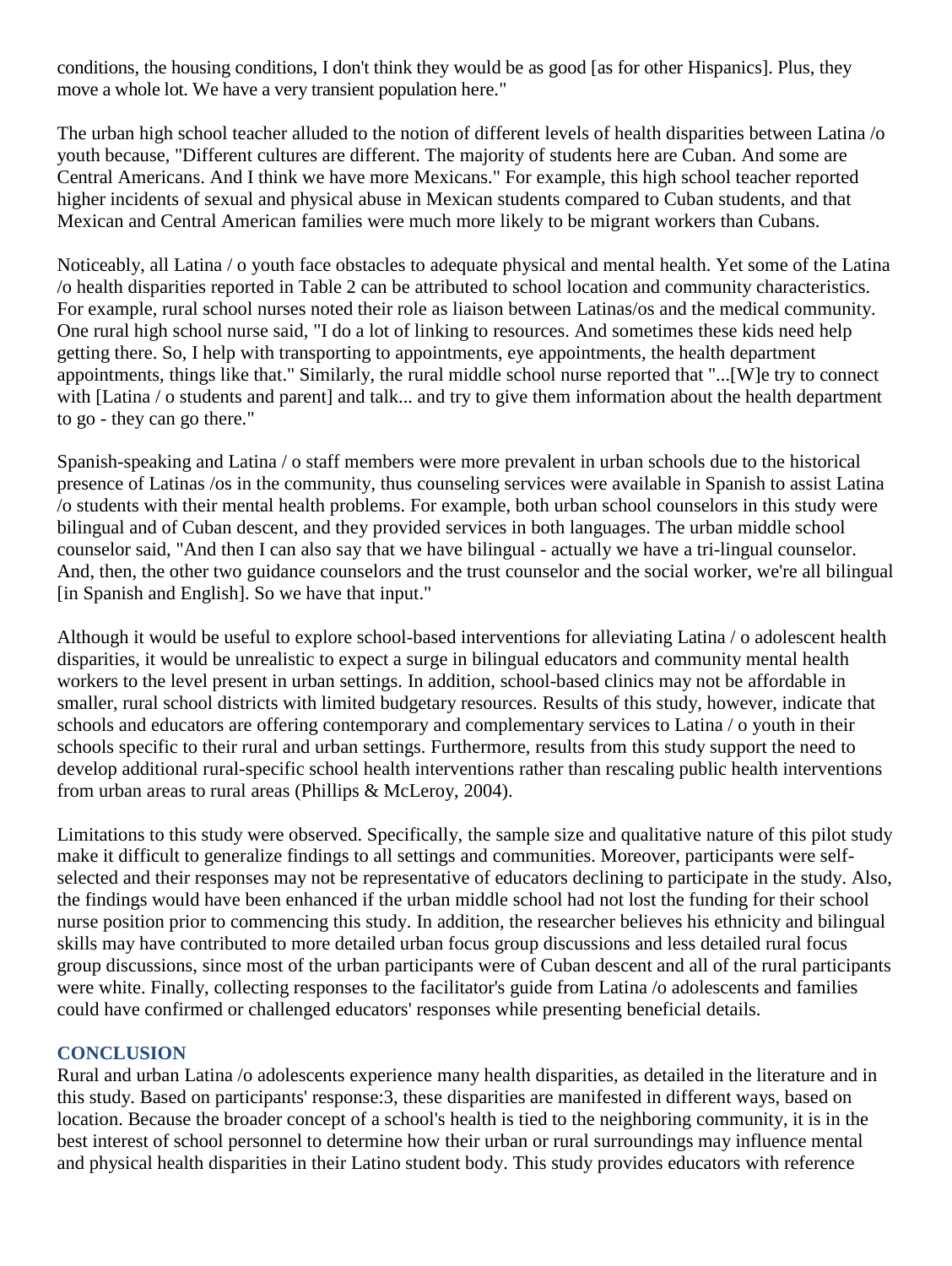points and a starting place to begin addressing the health disparities of Latina /o adolescents, for the benefit of the individuals, their schools, and their communities.

# **REFERENCES**

Amschler, D. H. (2003). A hidden epidemic: Dental disparities among children. Journal of School Health, 73(1), 38-40.

Borders, T. F., Brannon-Goedeke, A., Arif, A., & Xu, K. T. (2004). Parents' reports of children's medical care access: Are there Mexican-American versus non-Hispanic white disparities? Medical Care, 42(9), 884-892. Browne, D.C., Clubb, P. A., Aubrecht, A. M. B., & Jackson, M. (2001). Minority health risk behaviors: An introduction to research on sexually transmitted diseases, violence, pregnancy prevention and substance use. Maternal and Child Health Journal, 5(4), 215-224.

Chowdhury, P. P., Balluz, L., Okoro, C., & Strine, T. (2006). Lead-ing health indicators: A comparison of Hispanics with non-Hispanic whites and non-Hispanic blacks, United States 2003. Ethnicity & Disease, 16(2), 534-541.

Dogra, N. (2004). Commissioning and delivering culturally diverse child and adolescent mental health services. Current Opinion in Psychiatry, 17(4), 243-247.

Dyer, J. G. (2003). The black cloud over the sunshine state: Health disparities in South Florida. Journal of Cultural Diversity, 10(2), 50-55.

Eberhardt, M. S., & Pamuk, E. R. (2004). The importance of place of residence: Examining health in rural and nonrural areas. American Journal of Public Health, 94(10), 1682-1686.

Fletcher, J. S. (2004). Children's lack of access to health care as a barrier to academic performance: A brief summary of issues. American Journal of Health Education, 35(4), 234-236.

Fornos, L. B., Mika, V. S., Bayles, B., Serano, A. C., Jimenez, R. L., & Villarreal, R. (2005). A qualitative study of Mexican American adolescents and depression. Journal of School Health, 75(5), 162-170.

Frenn, M., Malin, S., Bansal, N., Delgado, M., Greer, Y., Havice, M., Ho, M., & Schweizer, H. (2003). Addressing health disparities in middle school students' nutrition and exercise. Journal of Community Health Nursing, 20(1), 1-14.

Galambos, C. M. (2005). Health care disparities among rural populations: A neglected frontier. Health & Social Work, 30(3), 179-181.

Guthrie B. J. & Low L. K. (2006). Moving beyond the trickle-down approach: Addressing the unique disparate health experiences of adolescents of color. Journal of the Society of Pediatric Nurses, 11(1), 3-13. Hartley, D. (2004). Rural health disparities, population health, and rural culture. American Journal of Public Health, 94(10), 1675-1677.

Hill, C. E., Knox, S., Thompson, B. J., Williams, E. N., Hess, S. A., & Ladany, N. (2005). Consensual qualitative research: An update. Journal of Counseling Psychology, 52(2), 196-205.

Krueger, R. A. (1998). Developing questions for focus groups: Focus group kit 3. Thousand Oaks, CA: Sage. Morgan, D. L. (1997). Focus groups as qualitative research (2" ed.). Thousand Oaks, CA: Sage.

National Center for Education Statistics (n.d.). Common core data: search for public school districts. Retrieved July 30, 2006, from http:/ /http:/ [/nces.ed.gov/ccd/districtsearch/](http://nces.ed.gov/ccd/districtsearch/)

Nies, M. A., Vander Wal, J. S., Schim, S. M., Artinian, N. T., & Sherrick-Escamilla, S. A. (2005). Physical activity in an urban Hispanic community. Hispanic Health Care International, 3(/), 15-20.

Pew Hispanic Center. (2005a). The new Latino South: The context and consequences of rapid population growth. Washington, DC: Author.

Pew Hispanic Center. (2005b). Hispanics: A people in motion. Washington, DC: Author.

Phillips, C. D., & McLeroy, K. R. (Eds.). (2004). Health in rural America: Remembering the importance of place. American Journal of Public Health, 94(10), 1661-1663.

Shone, L. P., Dick, A. W., Brach, C., Kimminau, K. S., LaClair, B. J., Shenkman, E. A., Col, J., Schaffer, V., Mulvihill, F., Szilagyi, P., Klein, J., VanLandeghem, V., & Bronstein, J. (2003). The role of race and ethnicity in the State Children's Health Insurance Program (SCHIP) in four states: Are there baseline disparities, and what do they mean for SCHIP? Pediatrics, 112(6) supplement 2, e521-532.